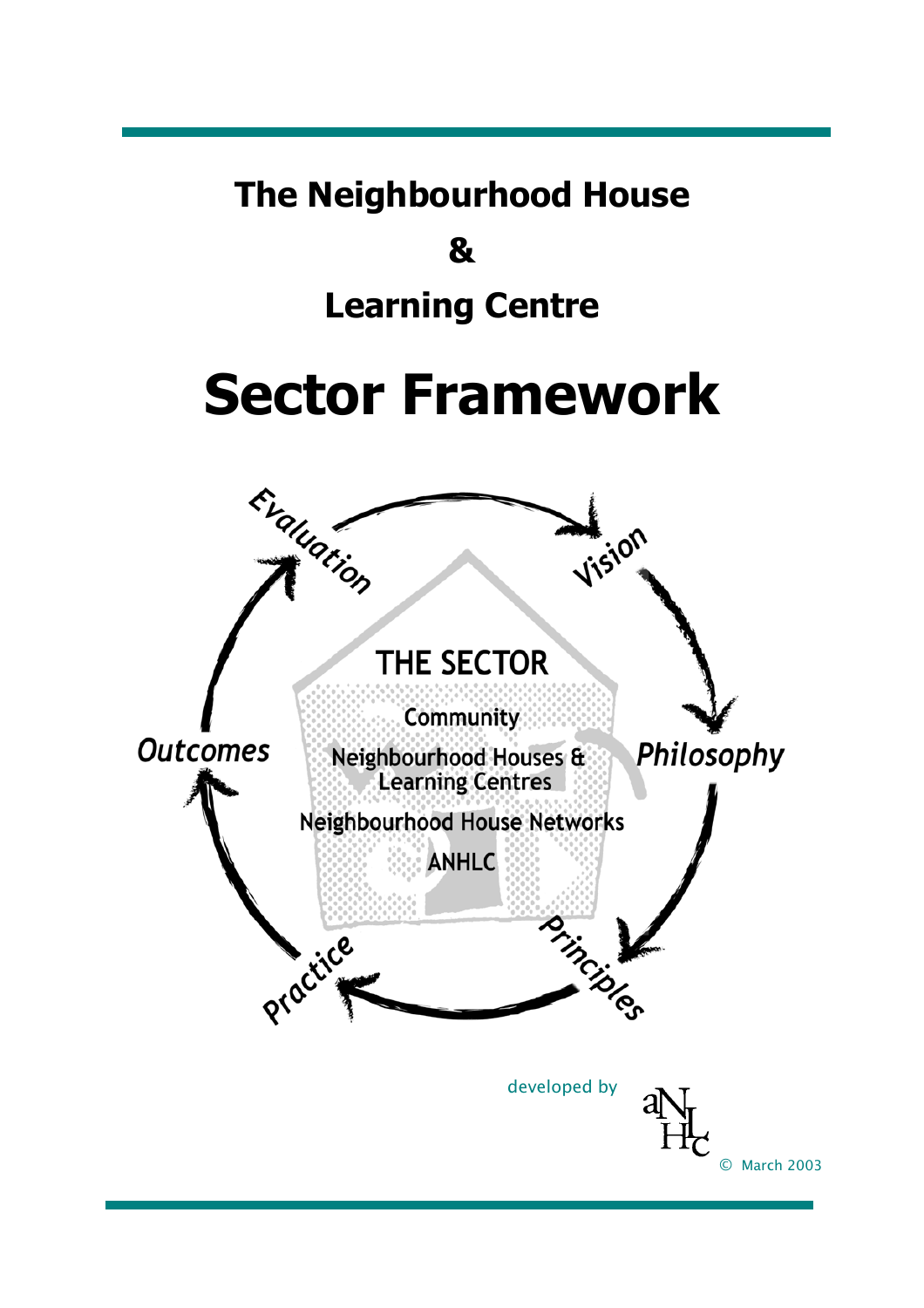#### **Acknowlegements**

The writing of The Neighbourhood House and Learning Centre Sector Framework has been a collaborative effort. The working party have facilitated contributions and support from many people within the sector and a wide range of people who are interested in the future of The Sector.

Acknowlegements:

This document is the result of many hours of work by a huge number of people, all of whom cannot be named here.

A special thanks goes to the incredibly hard working ANHLC Future Directions Working Party Members who gave up many, many hours of their time to agonise over word choice, grammar and sentence construction:

Val Kendall – Box Hill South NH Jaya Manchikanti - NIECH Networker Colleen Saunderson – The Avenue Neighbourhood House Merial Clark –ANHLC EO Mary Robb – NENHN Networker

Marilyn Zukal – Sydenham Neighbourhood House Carolyn Wallace – Livingstone Community Centre Di Mossenton – Dandenong Neighbourhood House Mary Parfrey – Carlton Neighbourhood Learning Centre

The following people are to be thanked for their review and editing of the draft document and providing valuable constructive comments.

Jean Roberts – Roberts Management Concepts Jenny Foster – NHCP Program Advisor DHS Judy Buckingham – Community Learning Project Worker Moya White – Coordinator, Dallas Neighbourhood House Tamara Churchill - Hobson's Bay Council Judy Balmforth – Submission Writer, Short Term Project, ANHLC

The Neighbourhood House and Learning Centre Sector Framework Published by

Association of Neighbourhood Houses & Learning Centres Level 9, 289 Flinders Lane MELBOURNE 3000<br>ph 9654 1104 ph 9654 1104 fax 9654 1094 [anhlc@anhlc.asn.au](mailto:anhlc@anhlc.asn.au) www.anhlc.asn.au

© ANHLC Inc March 2003 This publication is copyright to the Neighbourhood House & Learning Centre Sector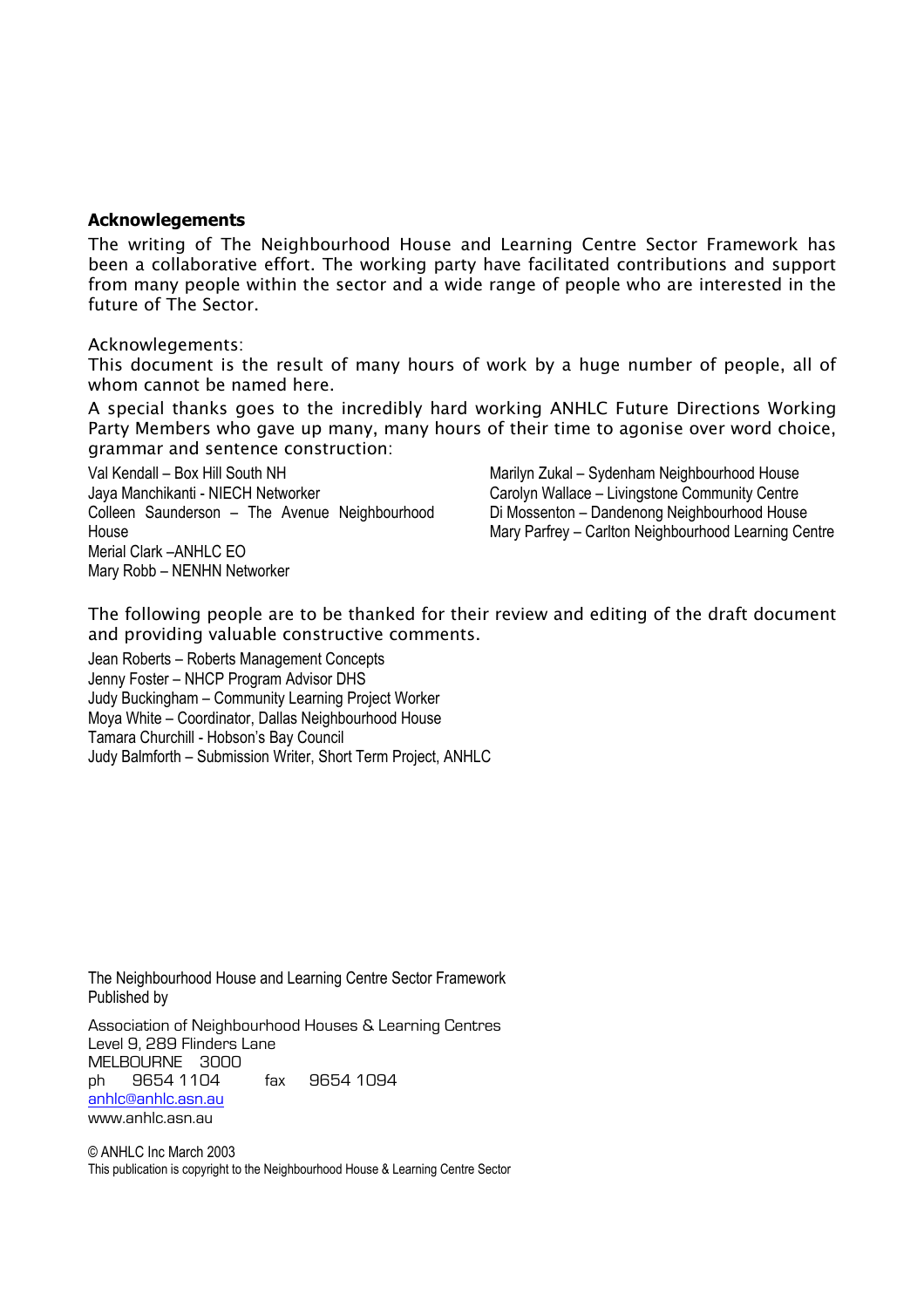# **Context**

The Future Directions Working Party was formed at the ANHLC 2001 Conference - *Building Houses* to develop a document that describes the vision, philosophy, principles, and practice of our sector. The purpose of this document is to strengthen our Sector through a consistent description of our philosophy, principles, practice, manner of operation and structure.

In the development of this document the working party modelled the community development practice that the framework describes. This was done by: endorsement for the development of documents from the sector via the ANHLC conference, representative working party membership, research and analysis, drafting of documents for consultation, feedback from the sector via consultations and individual submissions, redrafting of documents incorporating feedback, the final draft being submitted for external editing and formatting. The Sector Framework was formally launched at the 2003ANHLC Conference – Celebrating Country in Swan Hill.

Individual Neighbourhood Houses and Learning Centres are encouraged to use this document in the orientation and induction of new house participants and Committee members, and in discussions or negotiations with Local Government, politicians, businesses and other organisations. It will also be a useful tool in negotiations with funding bodies, establishing corporate partnerships and in educating local communities.

# **History**

Neighbourhood Houses and Learning Centres were first established in Victoria in the early 1970s. The movement grew from the grass roots out of local community need, particularly the isolation of women in the community, with a vision to bring people together and enhance the opportunities of people and communities. Another initial emphasis was to provide an informal, non-threatening and nurturing environment that supported individualised learning.

During the 1970s, the sector developed with the first network of houses (CHAOS) established in 1978. A peak body, the Association of Neighbourhood Learning Centres (later known as the Association of Neighbourhood Houses & Learning Centres) was formed in 1979.

Initially most houses & centres were staffed by volunteers with only small amounts of federal, state & local government funding provided. In 1986, the Neighbourhood House Scheme, later named the Neighbourhood House Coordination Program (NHCP), was established by the Victorian state government to provide secure, recurrent funding for the coordination of activities in neighbourhood houses. In the early 1990s many houses also became eligible for Adult Community and Further Education (ACFE) funding. Many Local Governments also provide funding to Neighbourhood Houses and Learning Centres.

Significant volunteer involvement in houses and centres as well as community-based management and a focus on community development were initial features and have remained strong themes throughout the growth of the movement and its evolution to an essential community sector.

The sector has withstood the challenges of sustaining local communities in a climate of dramatic change over the past few decades. Today there are over 350 Neighbourhood Houses and Learning Centres in Victoria and over one thousand neighbourhood and community houses throughout Australia. The number continues to increase in response to the ever-changing needs of diverse communities.

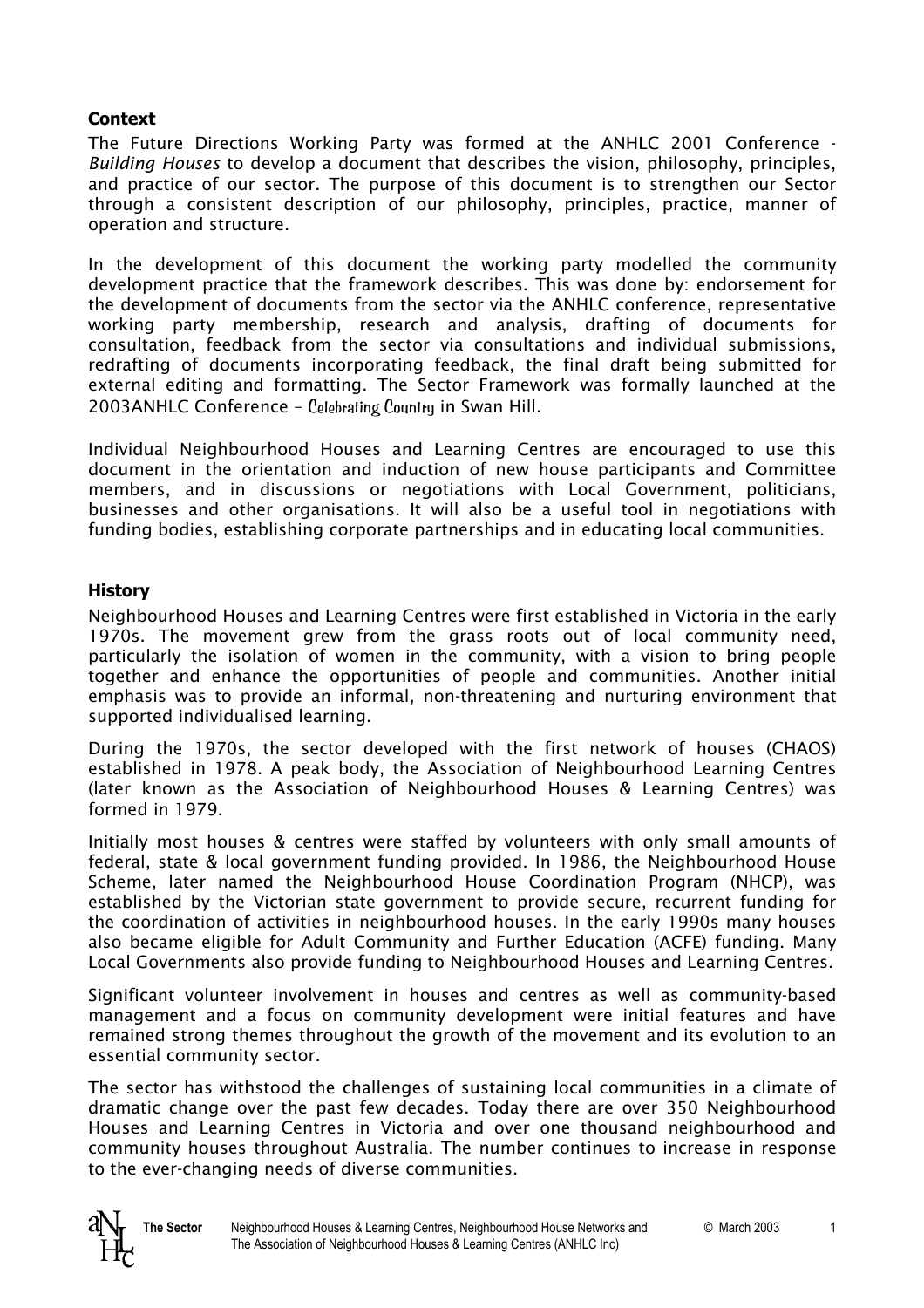### **What is a Neighbourhood House**

"Neighbourhood House" is a generic term for a variety of community owned and managed organisations that share a set of defining features. The sector organisations are called by a variety of terms reflecting the varied historical beginnings of each organisation. These names include amongst others:- Community House, Living and Learning Centre, Neighbourhood Centre, Learning Centre.

The common thread is that they are all not-for-profit organisations where available funds are combined with a strong community volunteer input to ensure maximum benefit to each diverse community. Each House or Centre is a legal entity in its own right, or auspiced by a legal entity and has a formal (and in some cases, financial) membership base. The community is defined primarily, but not exclusively, by the geographical neighbourhood in which houses are located.

Neighbourhood Houses and Learning Centers are community owned generalist services, which are unequalled in their ability to provide a continuity of service to people through their changing life stages. The activities and programs provided have developed in relation to the needs of the neighbourhood, other community local infrastructures and resource constraints.

The Neighbourhood House sector in Australia includes over a thousand organisations. Its continued success is assured as individuals and communities discover the potential to connect and bring together divergent parts of each community.

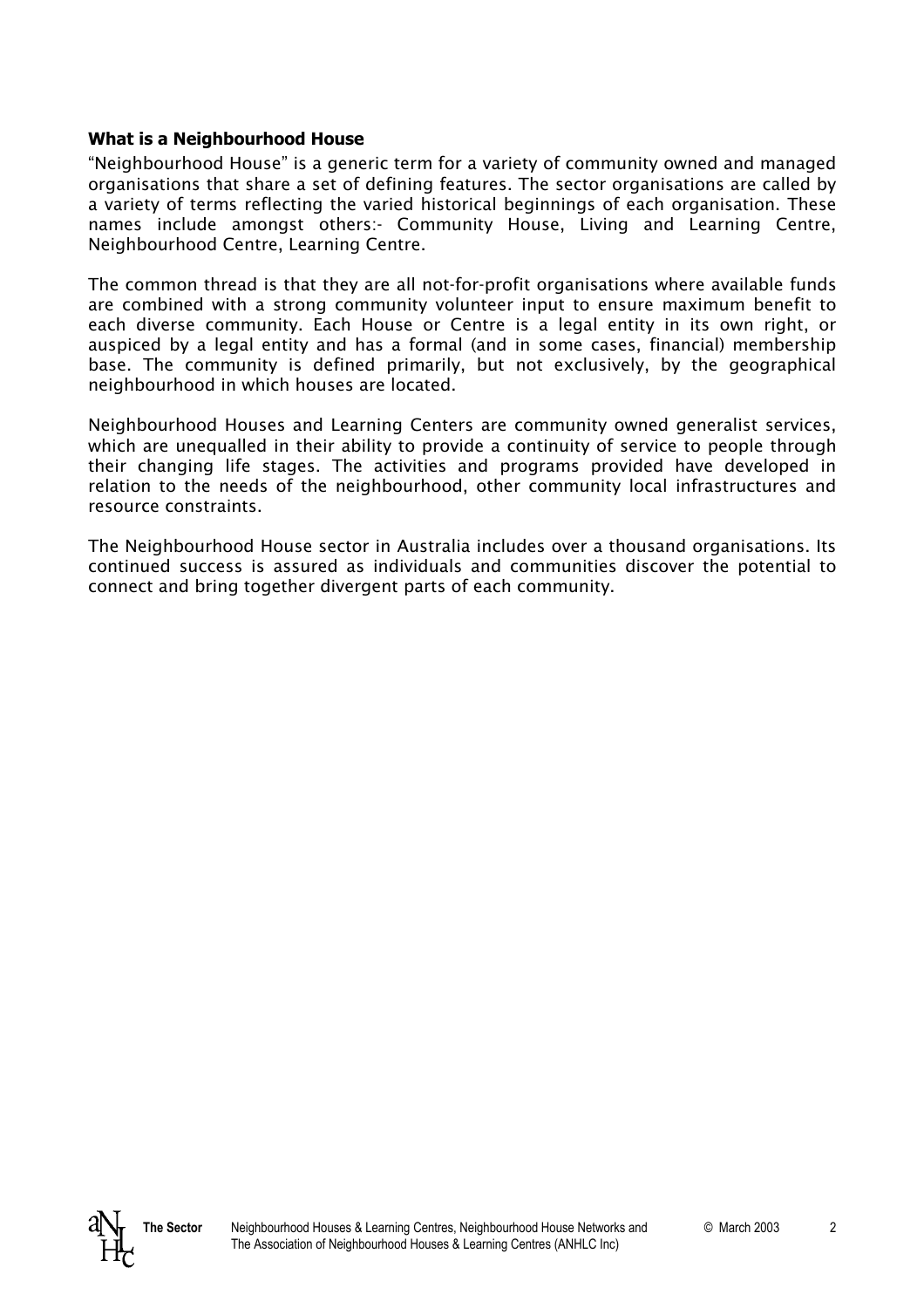# **Sector Vision**

*Building community, valuing diversity* 

# **Sector Purpose Statement**

Building sustainable community connections with choice, opportunity and flexibility that is responsive to local needs and issues.

# **Sector Philosophy Statement**

The Neighbourhood House and Learning Centre sector works within a community development framework. Change and growth occurs through informing and empowering individuals and communities. Houses and Centres do not seek to do for others but to empower others to do for themselves. Members are encouraged to be actively involved in decision making and to have ownership of the programs and activities in their house or centre. Neighbourhood Houses and Learning Centres integrate learning into all aspects of their activities.

Neighbourhood Houses and Learning Centres actively work to redress structural disadvantage in society through their philosophy, principles and practices. They are inclusive and supportive of people from diverse backgrounds and with varying abilities. Houses and Centres aim to improve the social, environmental, economic and cultural infrastructures within their communities.

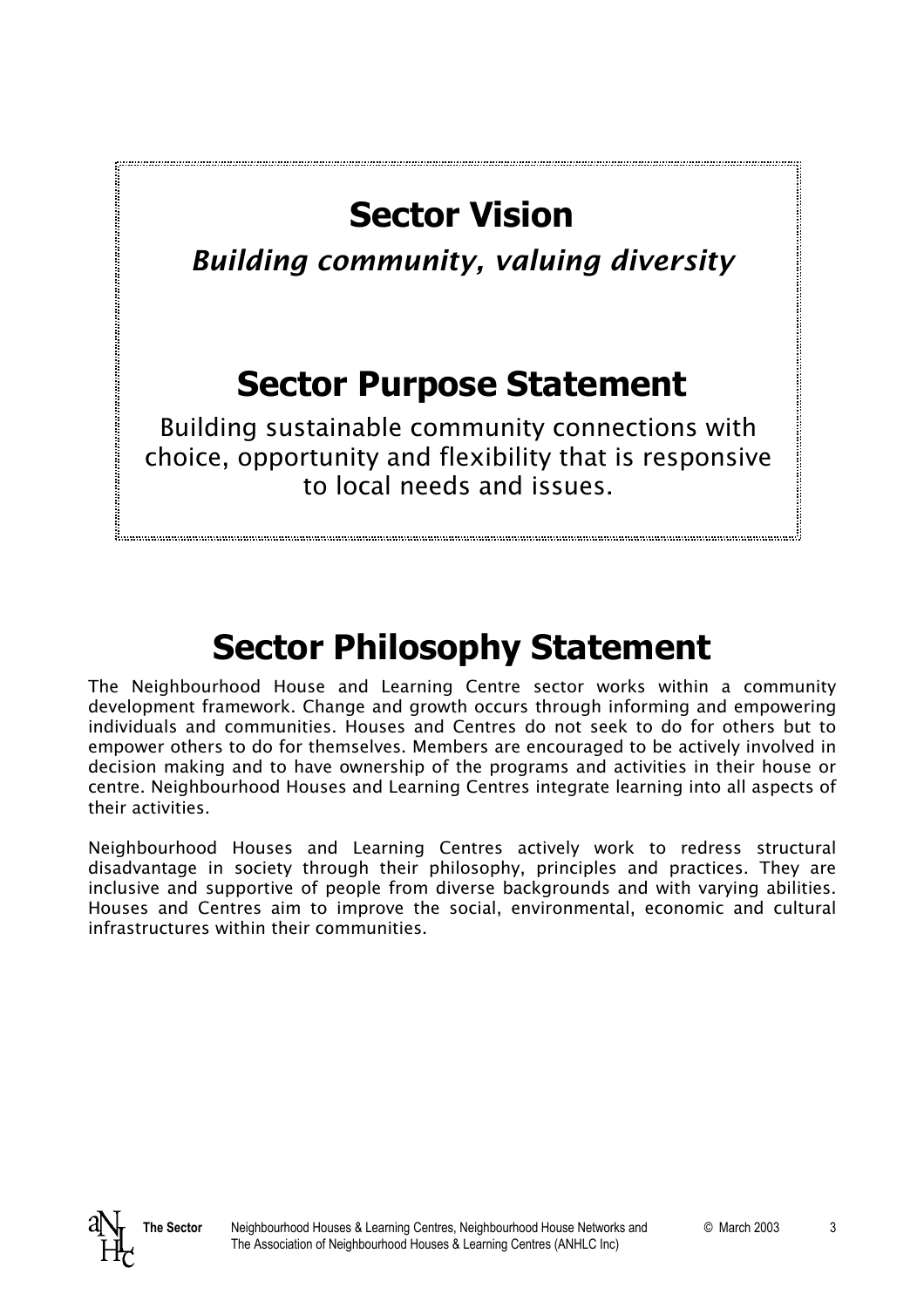# **SECTOR PRINCIPLES**

### **Community Ownership:**

To set, manage and control the direction, resources, decision-making and processes of the Neighbourhood House or Centre in order that local volunteer members have a sense of ownership and intrinsic belonging.

## **Community Participation:**

To recognise that everyone has a valuable contribution to make and to facilitate community members to join in at any level. Volunteers and community members are integral to the decisionmaking, evaluation, provision, participation and direction setting at all levels of the organisation.

### **Empowerment:**

To put into practice a process which respects, values and enhances people's ability to have control of their lives. This process encourages people to meet their needs and aspirations in a self aware and informed way which takes advantage of their skills, experience and potential.

# **Access and Equity:**

To ensure fair and equitable access for all people. Striving to make accessible to individuals, groups and the community meaningful opportunities, programs, activities and services. To promote a fairer distribution of economic resources and power between people.

## **Life Long Learning:**

To build and support the personal skills, knowledge, abilities and resilience of people. To develop the health, wellbeing and connection of people and their families, through formal and informal pathways in education, employment and self- development.

## **Inclusion:**

To value the diverse contributions that people make and to be sensitive to their individual needs.

## **Networking:**

To link, form alliances, collaborate and work with individuals, groups, other agencies, government and business.

## **Advocacy:**

To act with and on behalf of community members to endeavour that their individual or group needs are met.

### **Self Help:**

To come together in a supportive group environment to share information, knowledge, skills and life experience in order that each participant can reach their own personal goals.

## **Social Action:**

To analyse internal and external factors that impact on the local community, to transform relationships between individuals, groups and organisations and within the community through collective action.

The Neighbourhood House and Learning Centre sector works in a community development framework with a membership-based governance model. This builds social connections and networks that are based on trust, respect and reciprocal interaction – known as social capital.

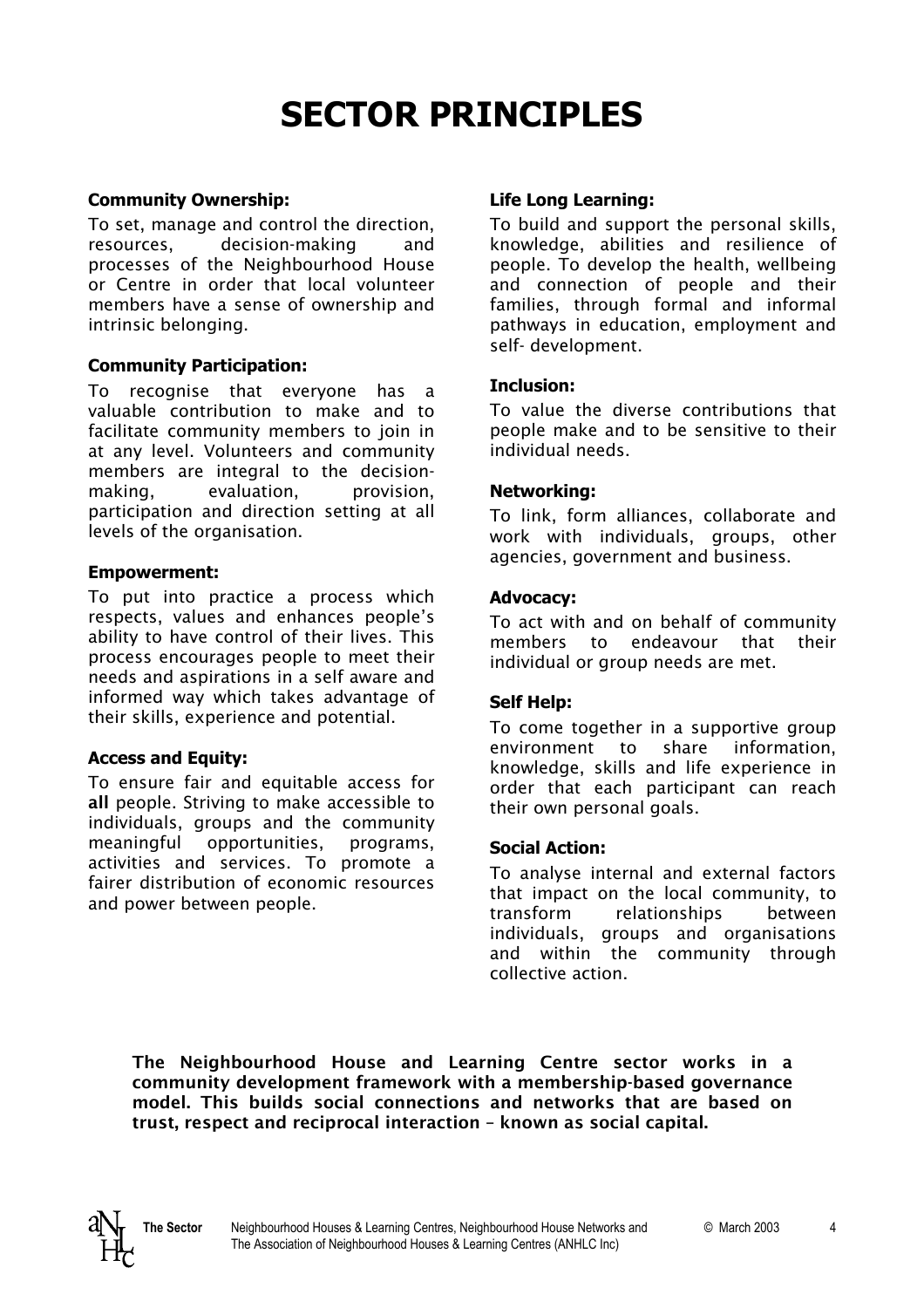# **SECTOR PRACTICE STATEMENT**

Neighbourhood Houses and Learning Centres operate across a continuum of practice at the Governance, Management, Operational, and Delivery levels that are reflective of the resources, funding, support, and participation levels within the local community.

The strength and distinctiveness of the sector model of practice is the interaction between formal and informal methods to achieve connections within their local community. Houses & centres are accessible and welcoming, situated in local community settings. It is often through informal interaction that local needs and issues are identified. Identifying these needs and issues through a range of methods is instrumental in informing the planning and development of activities and programs.

## **Governance**

As community-based and legally-constituted organisations, neighbourhood houses are governed by a voluntary management committee, collective, or board comprising elected members who live, work, or participate in the local community. The governing body is legally accountable to its membership base to endorse the strategic and policy framework of the organisation, ensuring the financial viability of the legal entity, and ensuring compliance with all legislative, statutory and contractual duties, obligations and requirements.

This form of governance gives validity to the concept of a community-based organisation, responsive and accountable to the local community through its membership base, and to the external bodies or authorities with whom it has formal working relationships or funding and service agreements.

The governance model is developmental, with the governing body working co-operatively and collaboratively with staff, volunteers, house participants and the wider community, thus generating a range of community benefits.

# **Management**

Management functions are undertaken by the co-ordinator or manager who is employed by the governing body. The management role is shaped by the governing body and, while distinct from the governance role, is responsible to (a) advise and inform the governing body, and (b) to manage the operations, internal processes, and day-to-day affairs and activities of the organisation.

# **Operations**

Operational tasks are undertaken by staff and tutors in partnership with volunteers. Members of the governing body are frequently involved in volunteer effort to complement or support the work of paid staff. The role and contribution of volunteers is significant, producing benefits for all involved.

Neighbourhood Houses plan, develop, and manage the operational structure of the organisation for optimal responsiveness to the complex and diverse needs of their local communities, in accordance with their statement of purpose.

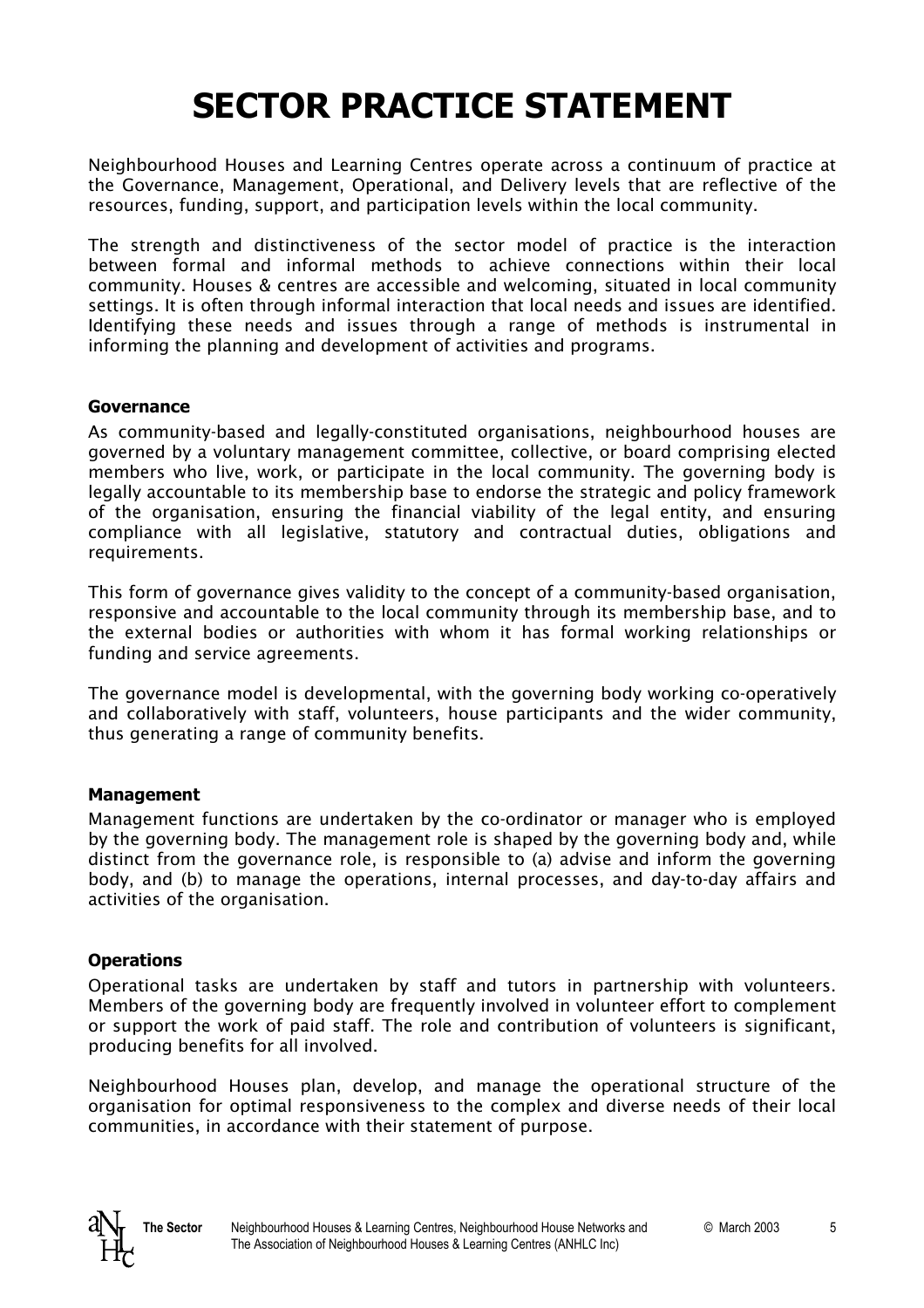## **Delivery**

Neighbourhood Houses and Learning Centres provide a wide array of activities, programs and services for people from their local communities from diverse cultural and socioeconomic backgrounds, of a wide range of all abilities and ages (0 – 100+ years old). They use this wide array of programs to achieve community building and connections, and facilitate life-long learning for individuals, groups, and organisations in the community. Programs are developed in response to identified community needs, and in line with available resources.

People come to neighbourhood houses because they are local, accessible, welcoming, and non-threatening, and because programs are designed to meet the needs of participants and prospective participants. A key strength of Houses and Centres is that they are flexible, adaptive, responsive and inclusive.

### **Structure:**

This model of practice extends to how the sector is structured. Houses and Centres as independent legal entities work collectively via membership of regionally based, incorporated Neighbourhood House Networks. The Networks resource and support the governance, management, operation and delivery of individual houses at the local level. They also advocate on behalf of their membership at the local and state level.

Networks are an integral component of the Peak Body – the Association of Neighbourhood Houses & Learning Centres. Issues, needs and developments are fed from the local level through the Networks to ANHLC. Networks work collaboratively with ANHLC on sector based issues and needs.

ANHLC as the Peak Body is managed by a Board, which is elected by the full membership of Houses and Networks. ANHLC provides support, resources, information, advice and training to houses and centres. It acts as an advocacy and lobbying body to government. ANHLC aims to be an expression of the statewide sector of Neighbourhood Houses and Learning Centres.

The collective of Houses, Networks and ANHLC is more than the sum of its parts: it is a leader in a national

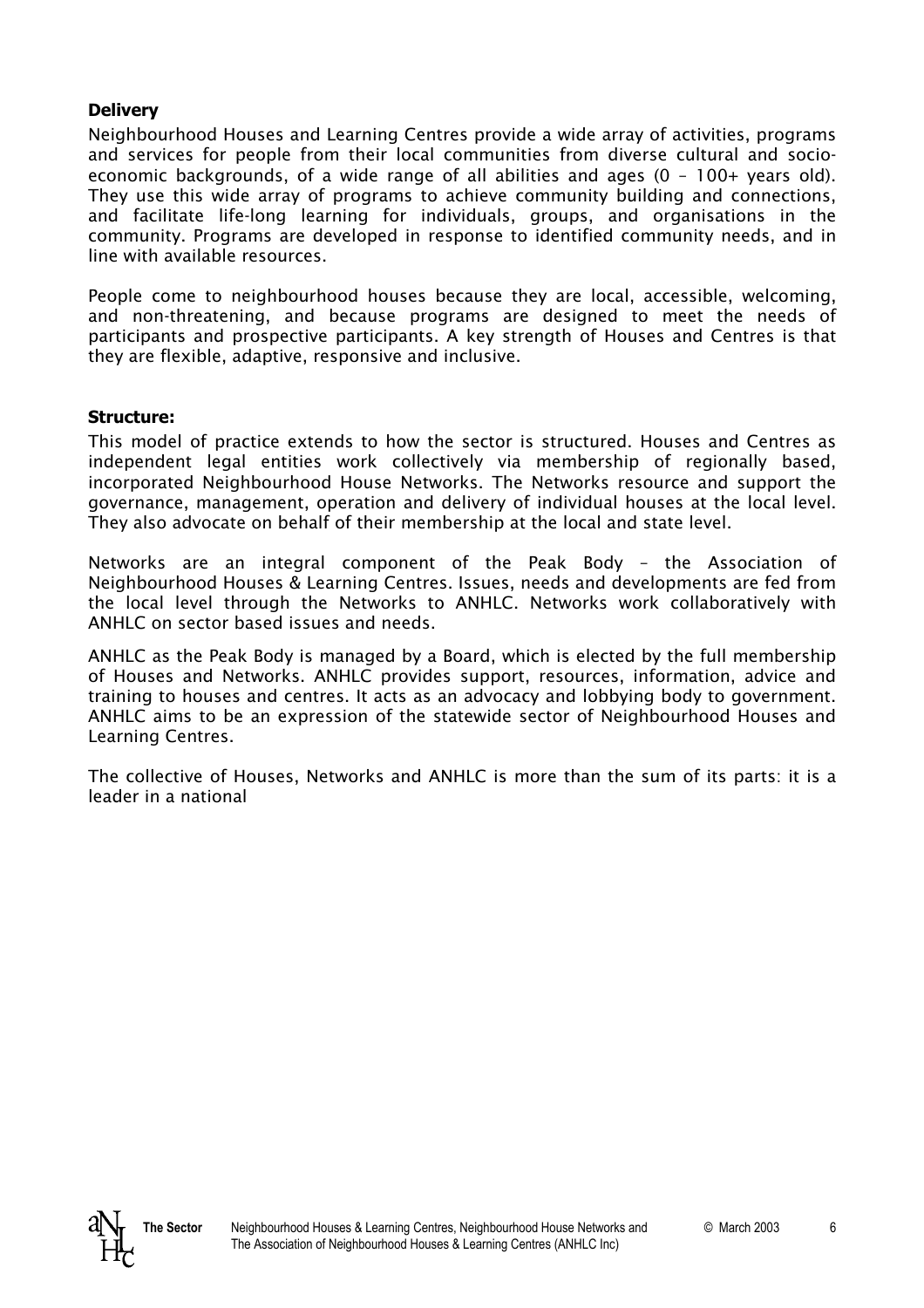# **Sector Practice Diagram**



**The Sector** Neighbourhood Houses & Learning Centres, Neighbourhood House Networks and © March 2003 7 The Association of Neighbourhood Houses & Learning Centres (ANHLC Inc)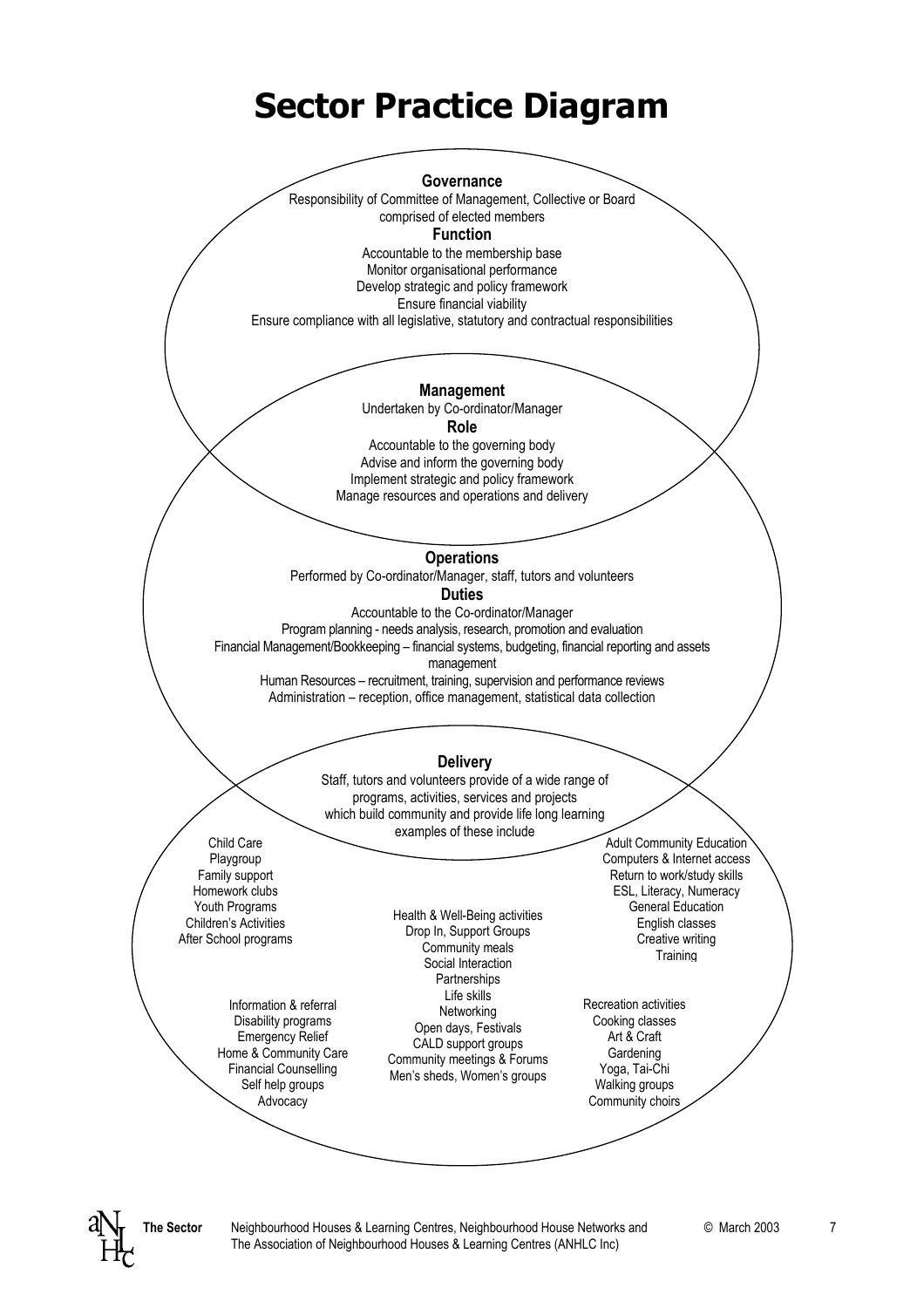# **SECTOR OUTCOMES**

Social capital is successfully built by neighbourhood houses and learning centres through:

## **Community Building:**

To enable people to feel part of the local community in a non- discriminatory manner and empower them to be involved in and influence local community activities thus increasing the feeling of citizenship and a sense of belonging.

# **Life Long Learning:**

To increase life long learning for people by providing the opportunity to gain knowledge, share skills and increase confidence. Houses & Centres provide formal and informal educational, social and employment pathways.

### **Well Being and Resilience:**

To build self-worth, well-being and resilience by supporting abilities, breaking down social barriers and raising awareness of self and inequalities impacting on people's communities.

### **Social Support & Networking:**

To provide the support structures that enable people to meet their own needs. The house or centre program provides opportunities for people to link and form relationships.

## **Prevention:**

To have a preventative role in reducing need for intensive and expensive programs by relieving isolation, loneliness, boredom anxiety and building a sense of trust, safety and belonging.

### **Sustainability:**

To enable sustainability of the local community's well-being through addressing the societal, environmental, economic, and cultural needs within that community. Houses & Centres facilitate diverse and timely responses that are cost effective.

### **Social Justice:**

To address social justice issues through awareness-raising, community education and social action.

### Infrastructure

To provide a local facility that is accessible, safe and welcoming for all community members.

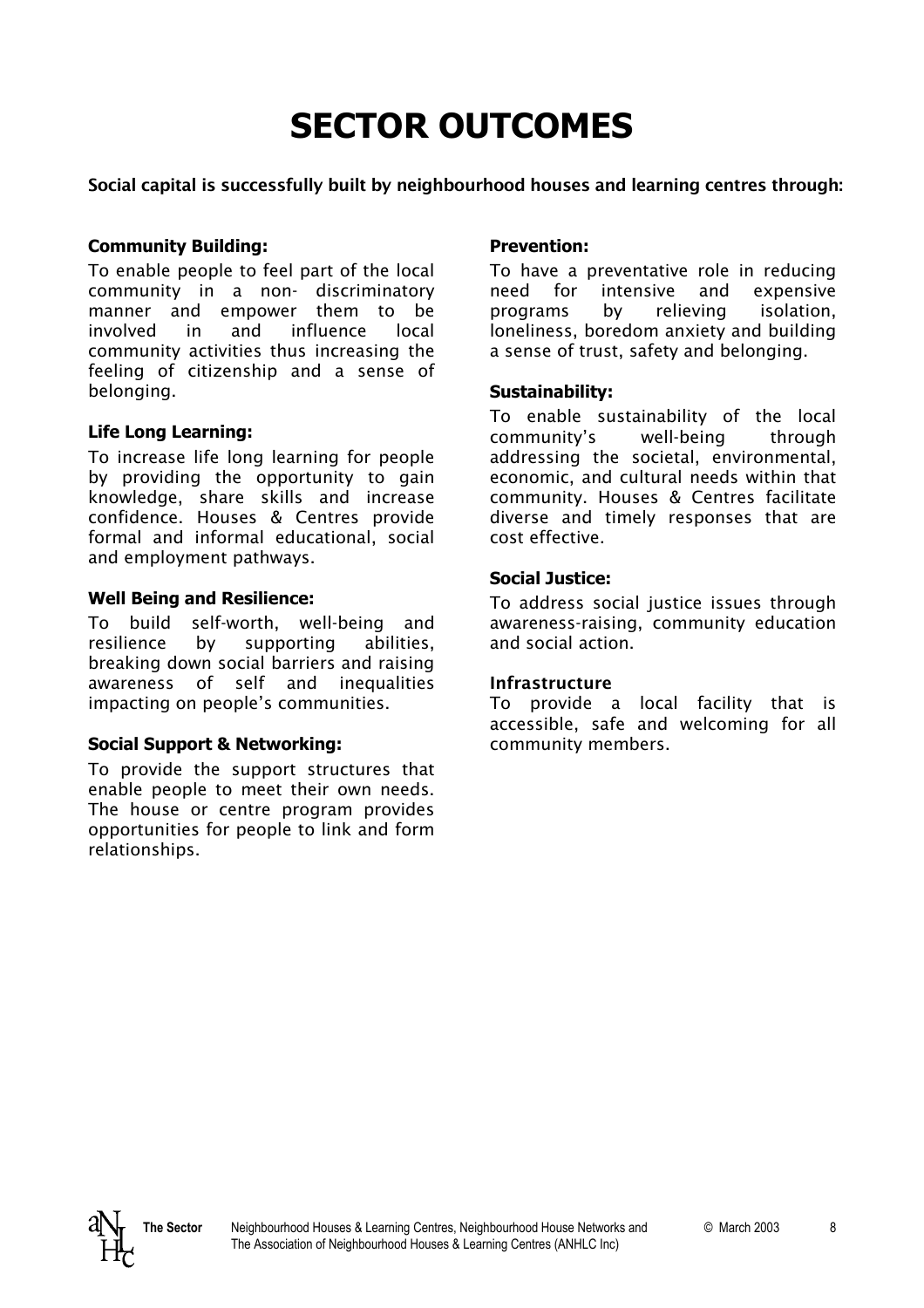References:

*Craft of Managing*; Jean Roberts, 1996

*Developing Communities for the future: Community Development in Australia*; Susan Kenny, 1994 *Strategic Framework for Neighbourhood Houses in Tasmania 2002 – 2007*; Department of Health and Human Services, Tasmania, 2002

*10 Major Elements of Community Development;* source unknown

*Census Reports*; LCSA: Neighbourhood and Community Centres in NSW 1999, 2000, and 2001 *A Sense of Community* – Report by Neighbourhood Houses and Community Centres in the City of Boroondara, 2002

*Neighbourhood House Coordination Program Guidelines* Department of Human Services, Victoria *Neighbourhood House Review* City of Yarra

*Community Development Policy* – Learning Centre Link: the Association of Neighbourhood and Learning Centres in WA

ANHLC documents referred to include

- ♦ ANHLC *Statement of Philosophy and Practice*, October 1990
- ♦ *What is a Neighbourhood House* – defining features document, 1997
- ♦ *Community Development in Neighbourhood Houses and Learning Centres,* ANHLC resource material, November 1998